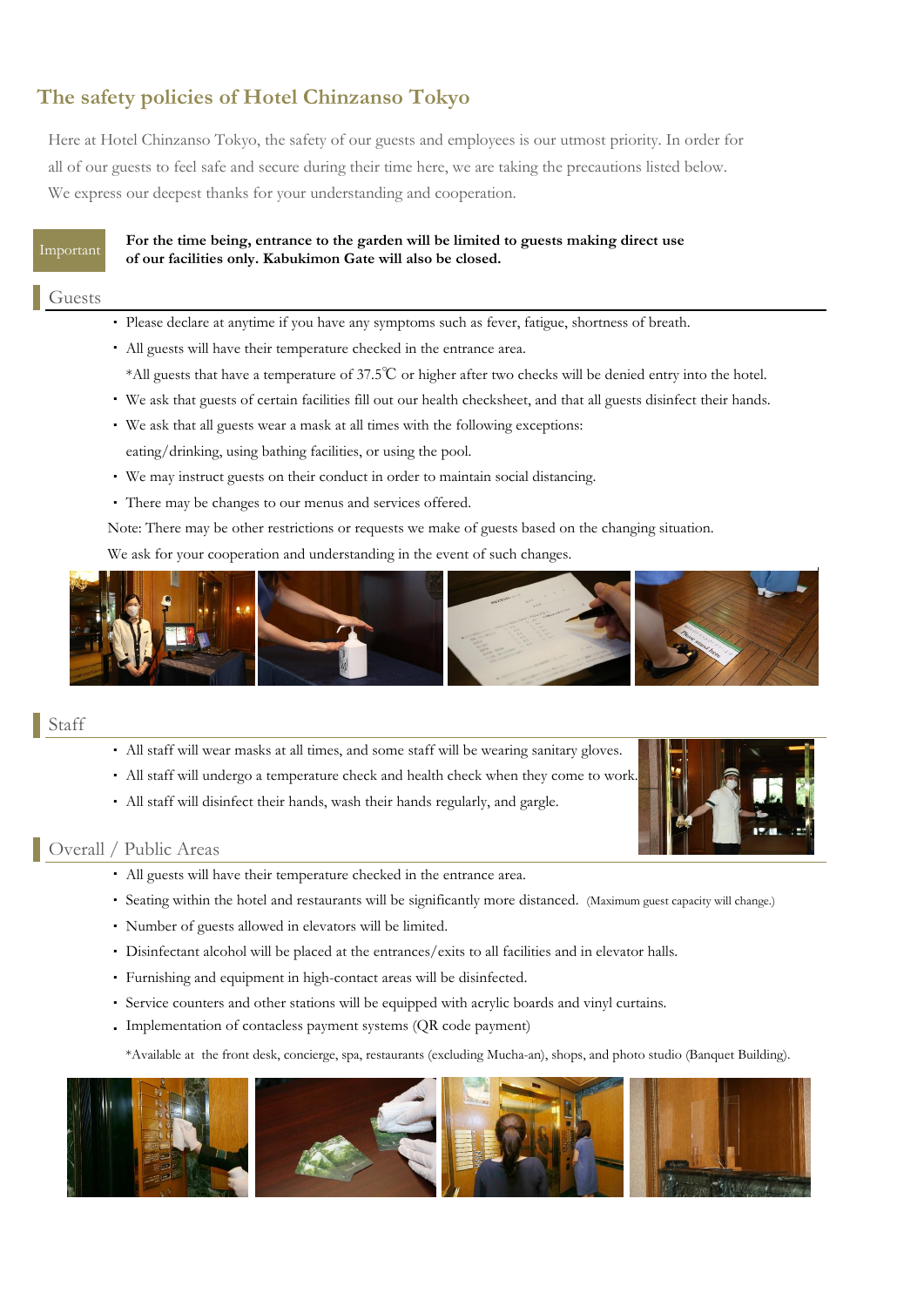#### Restaurants

- ・ Seating will be more distanced.
- ・ Everything on tables will be disinfected each time they are used.

# Hotel Stays

#### Entering Guest Rooms

・ Staff will do their best to avoid entry to guest rooms after check-in.

Check-in/Check-out

- ・ Guests are requested to fill out a health checksheet.
- ・ For the time being, staff will not guide guests to their rooms. All necessary information will be provided via an information card.
- ・ Baggage and requested amenities will be delivered in front of guests' rooms.
- ・ Express Check-out will be offered.

During Your Stay

・ Private bars are closed.

After Departure

・ Rooms will be disinfected with an alcohol-based antibacterial mist.

High-contact items such as remote controls and door knobs will be disinfected.



# Marriage Ceremonies/Parties/Events

- ・ Seating at venues and meeting events will be more distanced. Maximum guest capacity will change.
- ・ Self-serve buffets will be unavailable. Instead, staff will pass out food.
- ・ Social distancing instruction will take place before and after events.
- ・ Microphones and other provided objects will be disinfected.
- ・ Venues will be well-ventilated between events.